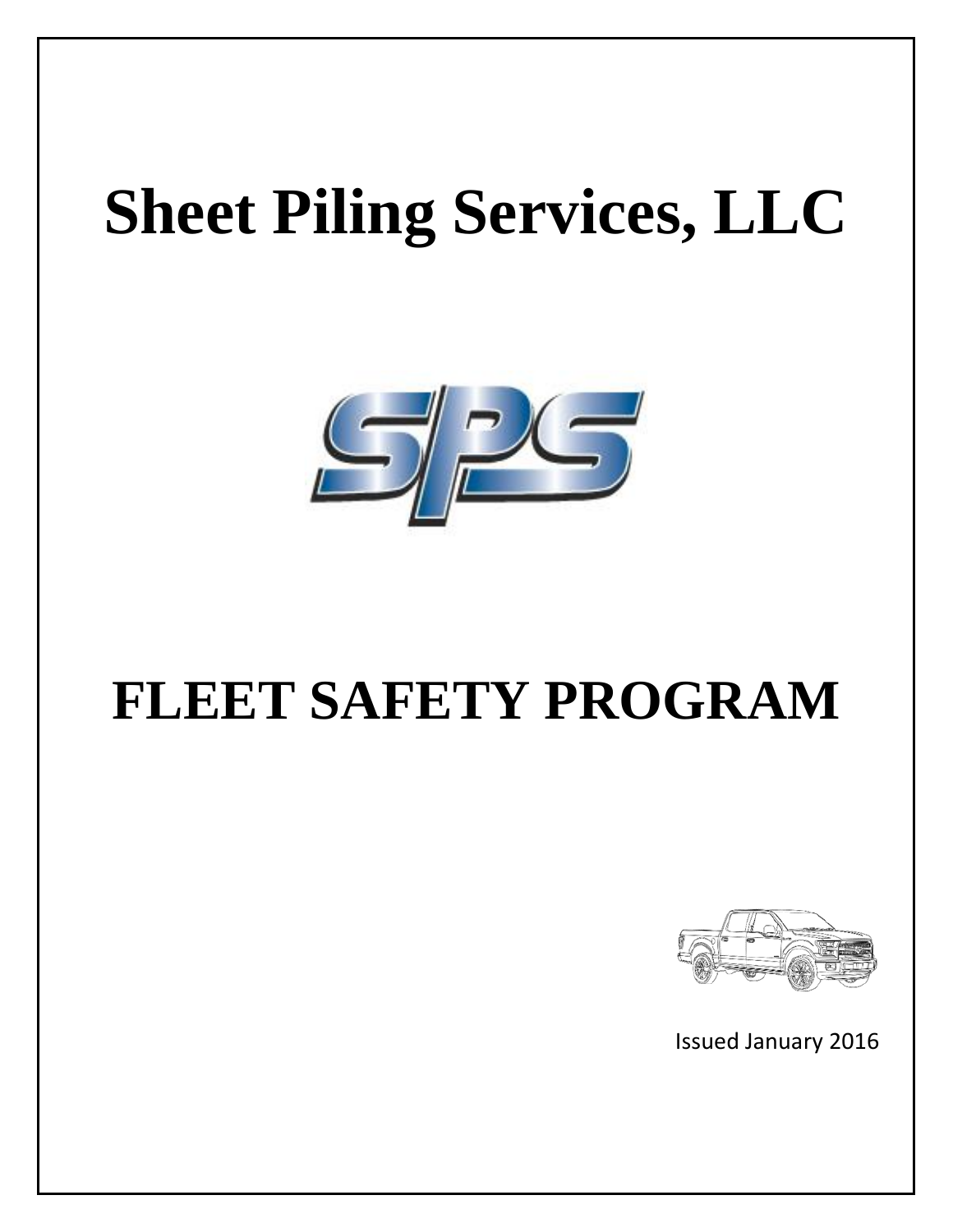### **SHEET PILING SERVICES, LLC FLEET SAFETY PROGRAM**

#### **I. POLICY STATEMENT**

This fleet safety program establishes guidelines and procedures to be followed to protect the safety of employees operating any motor vehicle on company business. Protecting our employee drivers, their passengers and the general public is one of the highest priority to the company.

The commitment of management and employees is critical to the success of this program. Clear communication of and strict adherence to the program's guidelines and procedures are essential.

 **COMPANY VEHICLE:** A motor vehicle owned by or leased to the company, including a temporary replacement vehicle.

 **MOTOR VEHICLE: "**Company Vehicle" or any other motor vehicle while being operated on company business.

 **DRIVER:** Any employee that may operate a "Company Vehicle" for any reason at any time.

#### **II. PROGRAM GOALS**

The primary goal of our fleet safety program is to maintain a high level of safety awareness and foster responsible driving behavior.

"Driver" safety awareness and responsible driving behavior will significantly decrease the frequency of "Motor Vehicle" accidents and reduce the severity of personal injuries and property damage.

"Drivers" as defined in this program, must follow the requirements outlined in this program. Violations of this program may result in disciplinary action up to and including suspension of driving privileges or dismissal.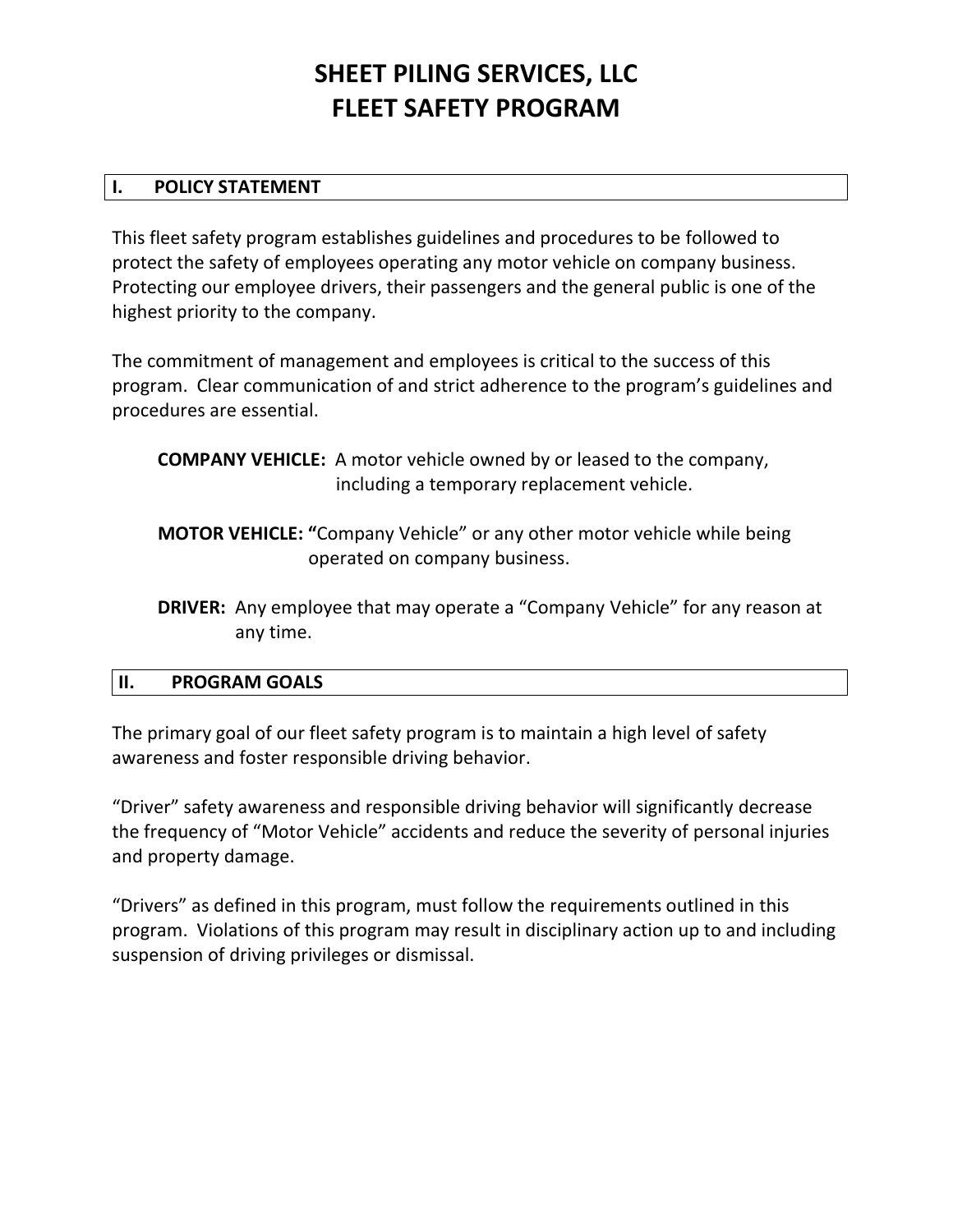#### **III. PROGRAM RESPONSIBILITIES**

Everyone shares in the responsibility to make the Fleet Safety Program a success. To avoid confusion or misunderstanding, specific program responsibilities are outlined as follows:

#### **A. Drivers**

"Drivers" are required to:

- 1. Read, understand and follow the requirements contained in this program;
- 2. Participate in company-sponsored activities or programs designed to improve driver safety;
- 3. Maintain a valid driver's license and adhere to license restrictions;
- 4. Sign the *Fleet Safety Program Acknowledgment Form*

#### **B. Safety Coordinator**

The Safety Coordinator will:

- 1. Serve as a technical resource ensuring the continuous development and maintenance of the fleet safety program;
- 2. Help evaluate "High Risk Drivers: and advise management on instituting any additional driving restrictions/limitations;
- 3. Evaluate and approve driver training curriculum;
- 4. Provide driver training resources;
- 5. Revise and disseminate changes to the Fleet Safety Program;
- 6. Issue periodic reports for management review and action;
- 7. Obtain and review "Motor Vehicle Reports" (MVR) and accident information to ensure that "High Risk Drivers" are identified and brought to the attention of management;
- 8. Assist in the evaluation of program effectiveness through detailed loss analysis.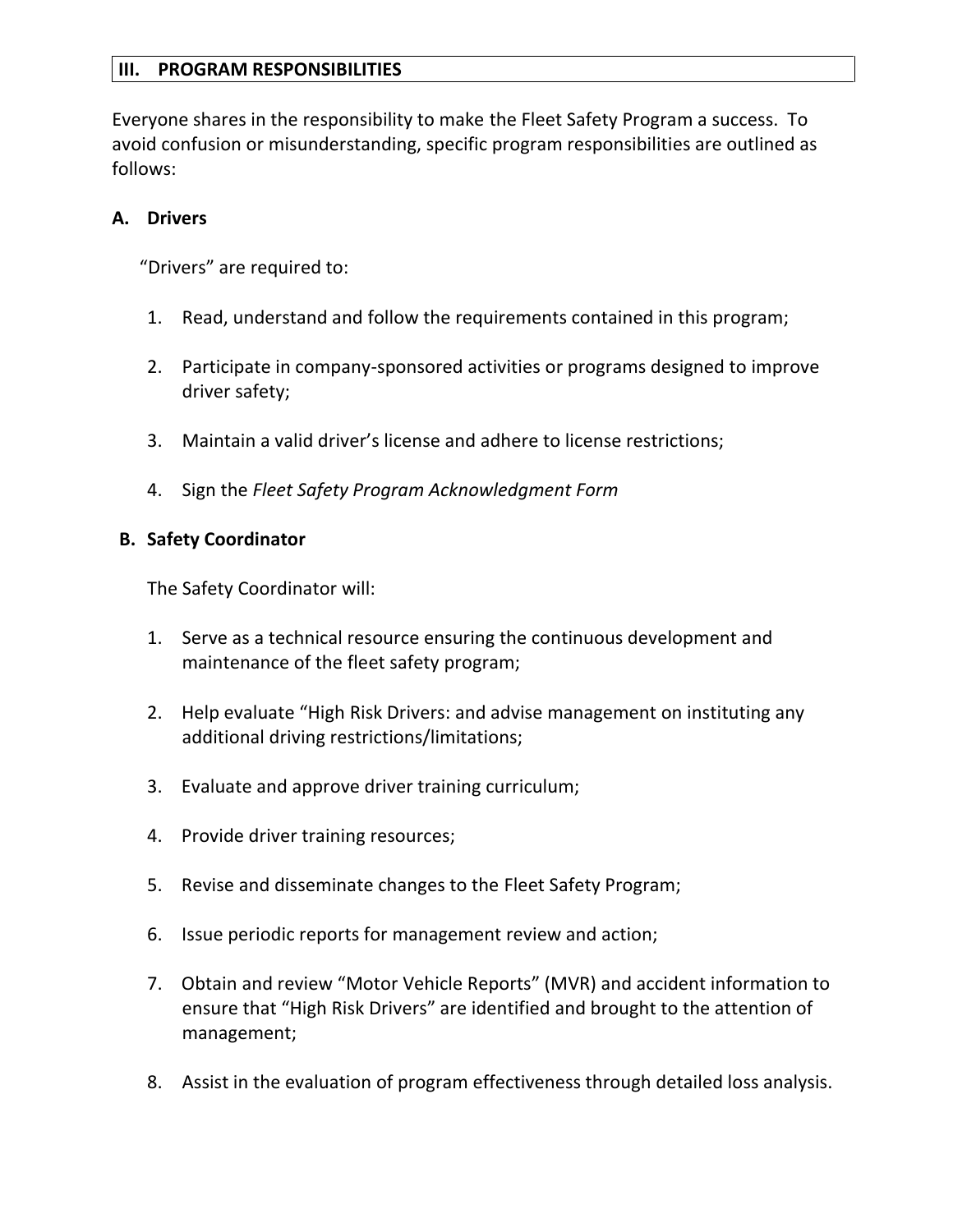#### **IV. AUTHORIZATION OF DRIVING PRIVILEGES**

The Company will not assign or allow the use of a "Motor Vehicle", if:

- **A.** The "Driver" does not have a valid operator's license issued by their state of residence; or if
- **B.** The "Driver" possesses licenses from more than one state, or if
- **C.** The "Driver's" license is suspended or revoked for any reason.

In addition, a "Driver" will be subject to termination if his/her license is revoked, unless a suitable replacement non-driving job in the company is available; or the employee may be subject to other disciplinary action if his/her license is only temporarily suspended.

#### **V. AUTHORIZED VEHICLE USE**

#### **A. Personal use of "Company Vehicle"**

Personal use of a "Company Vehicle" is not permitted under this agreement.

#### **B. Unauthorized use of "Company Vehicles"**

If a "Driver" allows an unauthorized individual to drive a "Company Vehicle", disciplinary action may be taken, up to and including suspension of driving privileges or dismissal of the "Driver".

 If the unauthorized use results in an accident, in addition to whatever disciplinary action may be taken, the responsible employee may be required to make restitution for the physical damages to the "Company Vehicle".

#### **VI. DRIVER MVR CHECKS**

#### **Initial MVR Checks – Employee Applicants:**

If an employee applicant is to be a "Driver". The Safety Coordinator will obtain an MVR for evaluation.

Also, each employee-applicant should be informed in writing by the Safety Coordinator that employment requiring driving activities is conditional upon receipt of a satisfactory MVR; that is, an MVR not meeting the definition of a "HIGH RISK DRIVER".

MVR'S MUST BE SECURED AND REVIEWD ON EACH NEW "DRIVER" BEFORE DRIVING PRIVILEGES ARE GRANTED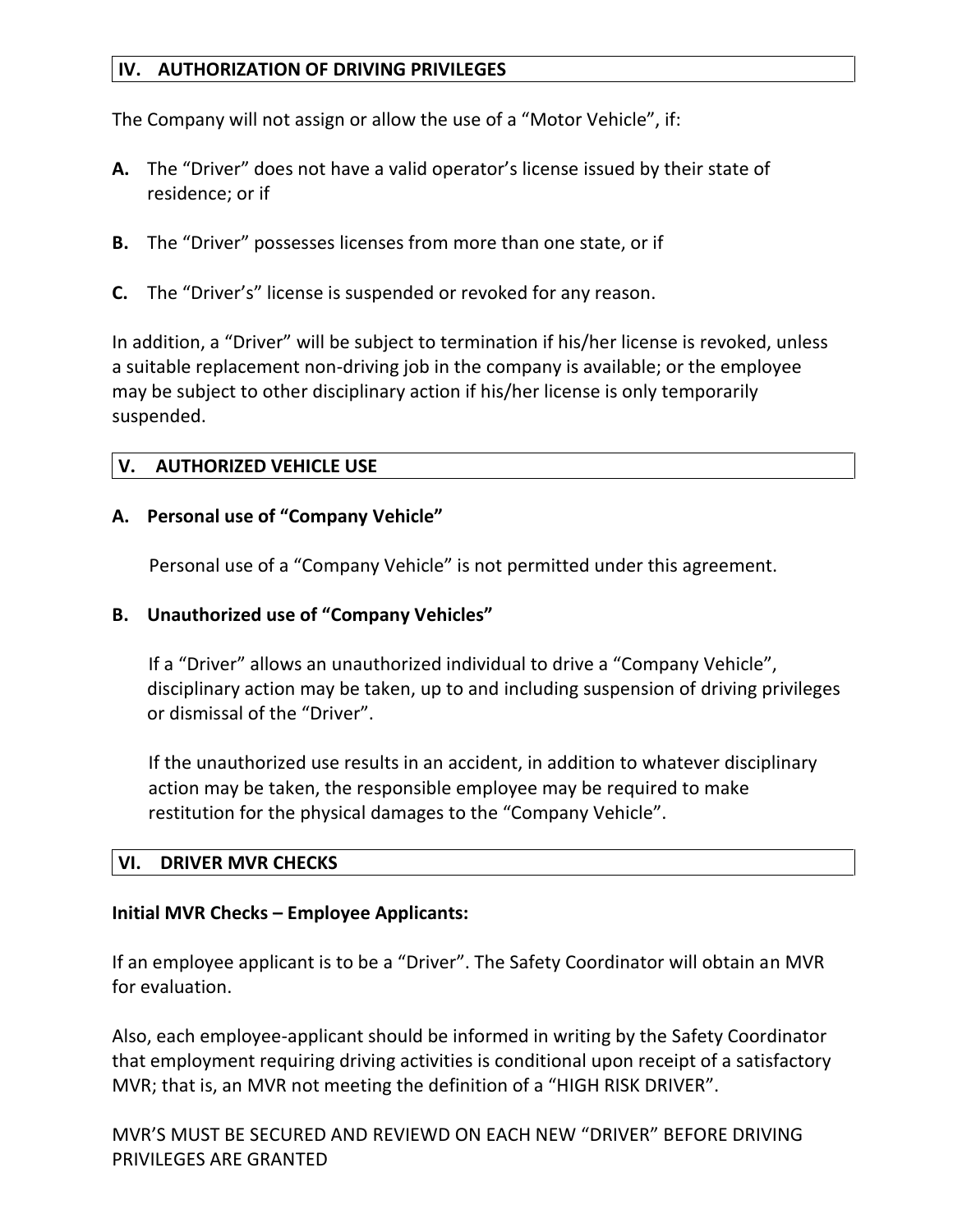If an existing employee is changing from a non-driving position to a position requiring driving on company business, an MVR will be obtained and evaluated prior to granting a change in job status.

#### **Periodic MVR Checks**

MVR's will be monitored monthly for all "Drivers".

In addition, the Company maintains the right to conduct periodic and random review of MVR's at its discretion.

#### **VII. DRIVING RECORD CLASSIFICATION SYSTEM**

The following rating system will be used to classify all drivers.

| <b>Violation</b>                                                                                                                                                                                                                                                                                                                               | <b>Demerit Points</b> |
|------------------------------------------------------------------------------------------------------------------------------------------------------------------------------------------------------------------------------------------------------------------------------------------------------------------------------------------------|-----------------------|
| No violations                                                                                                                                                                                                                                                                                                                                  | 0                     |
| One moving violation in a one-year period or physical<br>damage claim                                                                                                                                                                                                                                                                          | $\mathbf{1}$          |
| Two moving violations in a one-year period or two physical<br>damage claims                                                                                                                                                                                                                                                                    | $\overline{2}$        |
| Any combination of three or more moving violations, "At<br>Fault Accidents," or "Preventable Accidents" within the<br>most recent three years<br>Following to close                                                                                                                                                                            | 3                     |
| Any combination of four or more moving violations, "At<br>Fault Accidents," or "Preventable Accidents" within the<br>most recent three years                                                                                                                                                                                                   | 4                     |
| Conviction for an alcohol and/or drug related offense.<br>Refusal to submit to a Blood Alcohol Content (BAC) test.<br>Suspension, revocation or administrative restriction within<br>the last three years.<br>Leaving the scene of an accident as defined by state law<br>At fault in a fatal accident<br>Felony committed involving a vehicle | 5                     |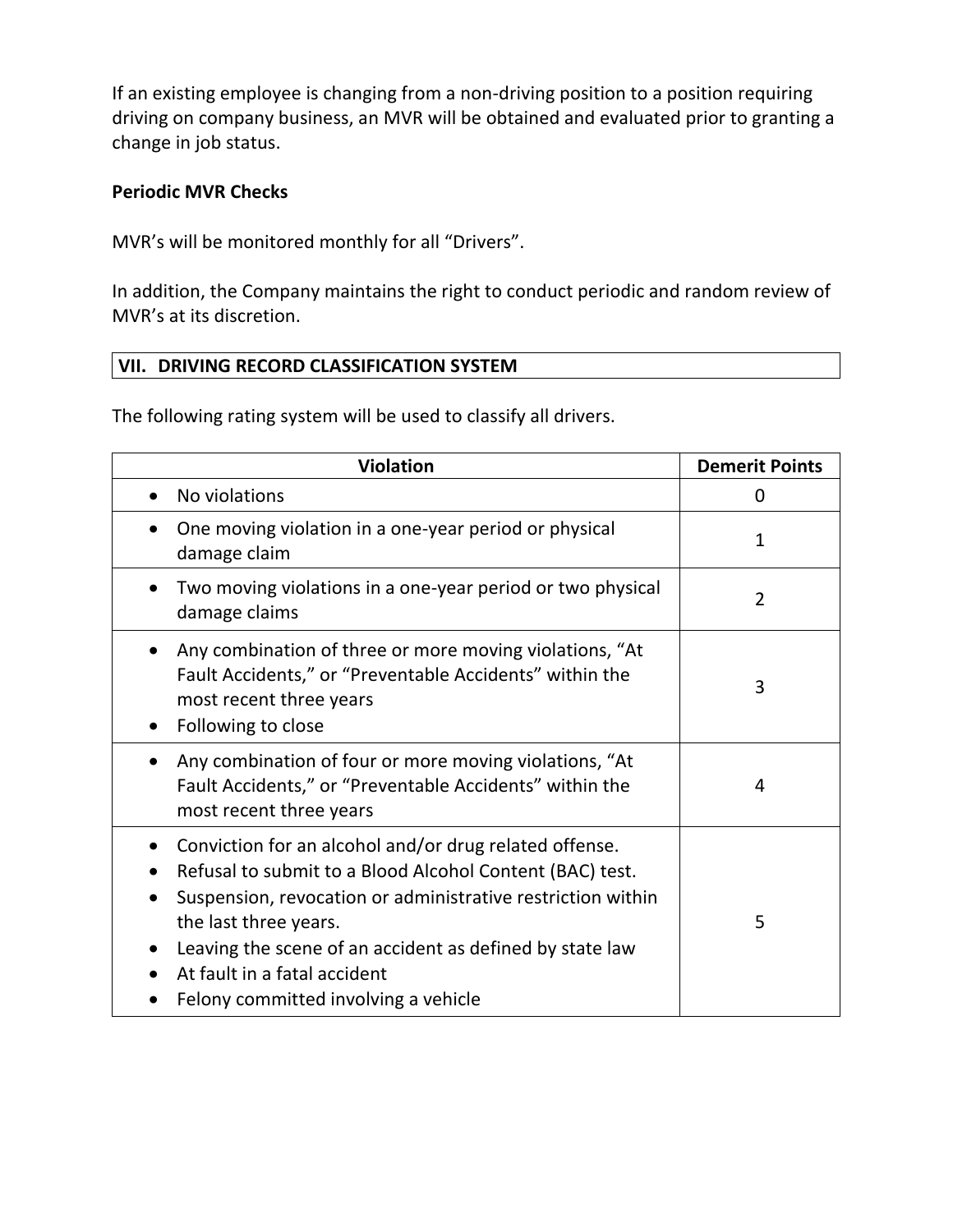#### **VIII. MANAGEMENT CONTROLS FOR HIGH RISK DRIVERS**

#### **A. Probation**

- 1. Any driver with a point value of 4 will be placed on probation.
- 2. Probation will end one year from the date of the most recent violation.
- 3. Any driver receiving any additional violation while on probation will have their company driving privileges revoked.
- 4. Any employee on probation will be required to attend a mandatory defensive driver training class at their own expense.
- 5. The terms of the probation are to be made to the employee in writing. The employee will be required by signature to signify that he/she has been informed of the probation terms and duration. The signed terms of probation should be kept in the employee's file.

#### **B. Suspension of Driving Privileges**

- 1. Any employee with a point value of 5 must have all company driving privileges suspended. The "High Risk Driver" will NOT be authorized to drive a motor vehicle at any time on company business.
- 2. This action may result in either transferring the employee to a non-driving position, if such a position exists, or the employee may be subject to dismissal procedures.
- 3. The employee may reapply for company driving privileges after one year of suspension. Application should be made to the safety manager. If approved, the employee's driving status will change from suspension to probation. However, reinstatement of driving privileges does not constitute an offer by the company for any "Driver" position. Normal job posting procedures will still have to be followed.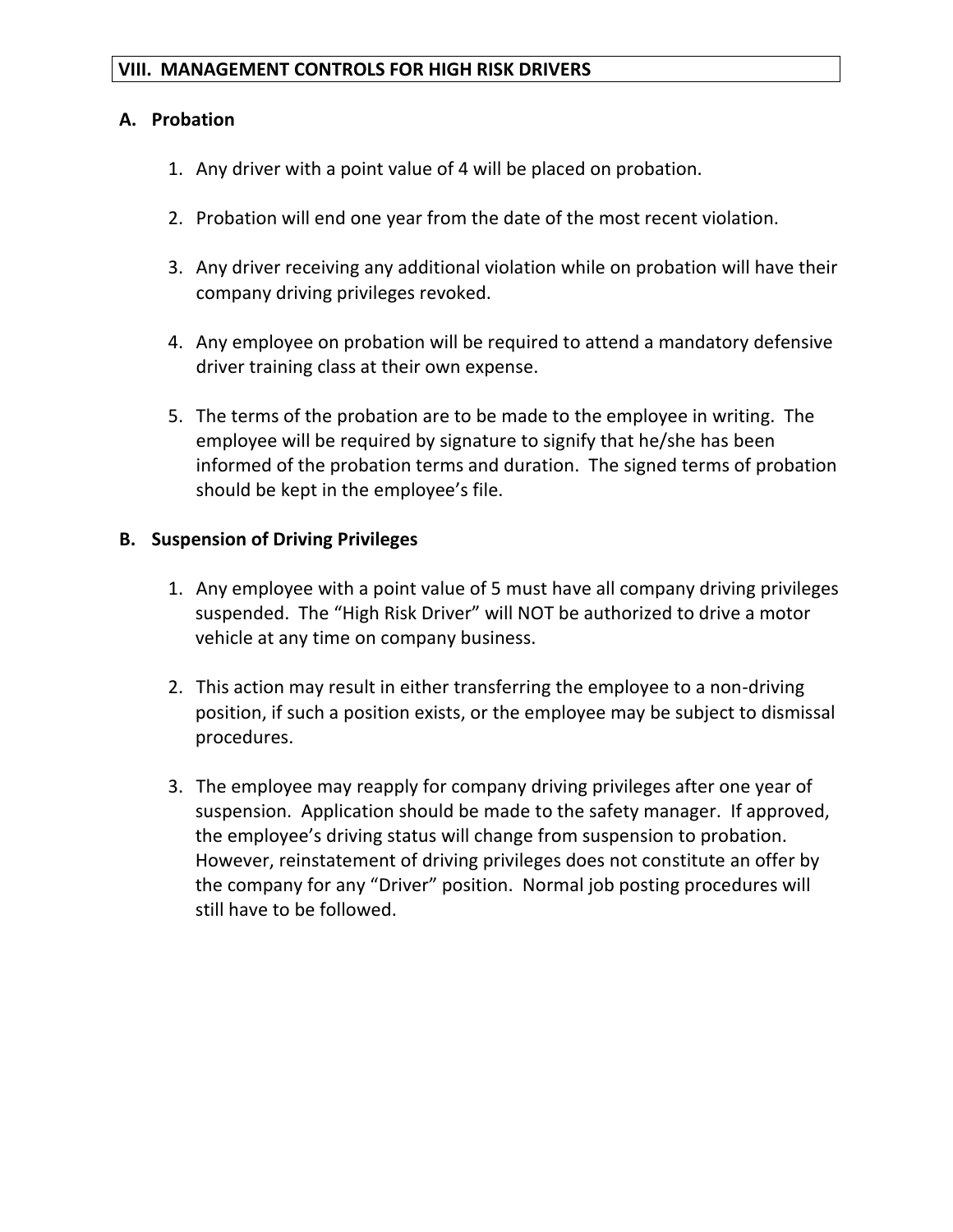#### **IX. ACCIDENT REPORTING**

#### **A. Accident Reporting**

- 1. A "Driver" is required to notify his/her immediate supervisor of any "Accident" as soon as is practical.
- 2. In addition, supervisors are responsible for reporting "Serious Accidents" to the Safety Coordinator.
- 3. Company Vehicles The "Driver" should call the safety manager who will notify the insurance carrier as outlined in the Accident Reporting Kit supplied with the vehicle.
- 4. Non-Company Vehicles The "Driver" should call his/her personal automobile insurance carrier.

#### **B. Accident Reporting Kits**

Every "Company Vehicle" is required to have an *Accident Reporting Kit* in the vehicle. This kit should be used by the driver to record accident facts as soon after the accident as is reasonably feasible.

The "Driver" should give the completed *Accident Reporting Kit* to their immediate supervisor.

 The supervisor should make a copy of the completed kit (for use by the supervisor during his/her accident investigation) and then mail the original to the company's insurance carrier per the instructions in the kit.

#### **C. Accident Investigation**

- 1. Driver will report for a post-accident drug and alcohol test as soon after the accident as reasonably practicable.
- 2. Completing the Accident Investigation Report Form

The safety manager is responsible for completing the *Accident Investigation Report* for all "Accidents"

This report should be completed as soon after the accident as is reasonably feasible.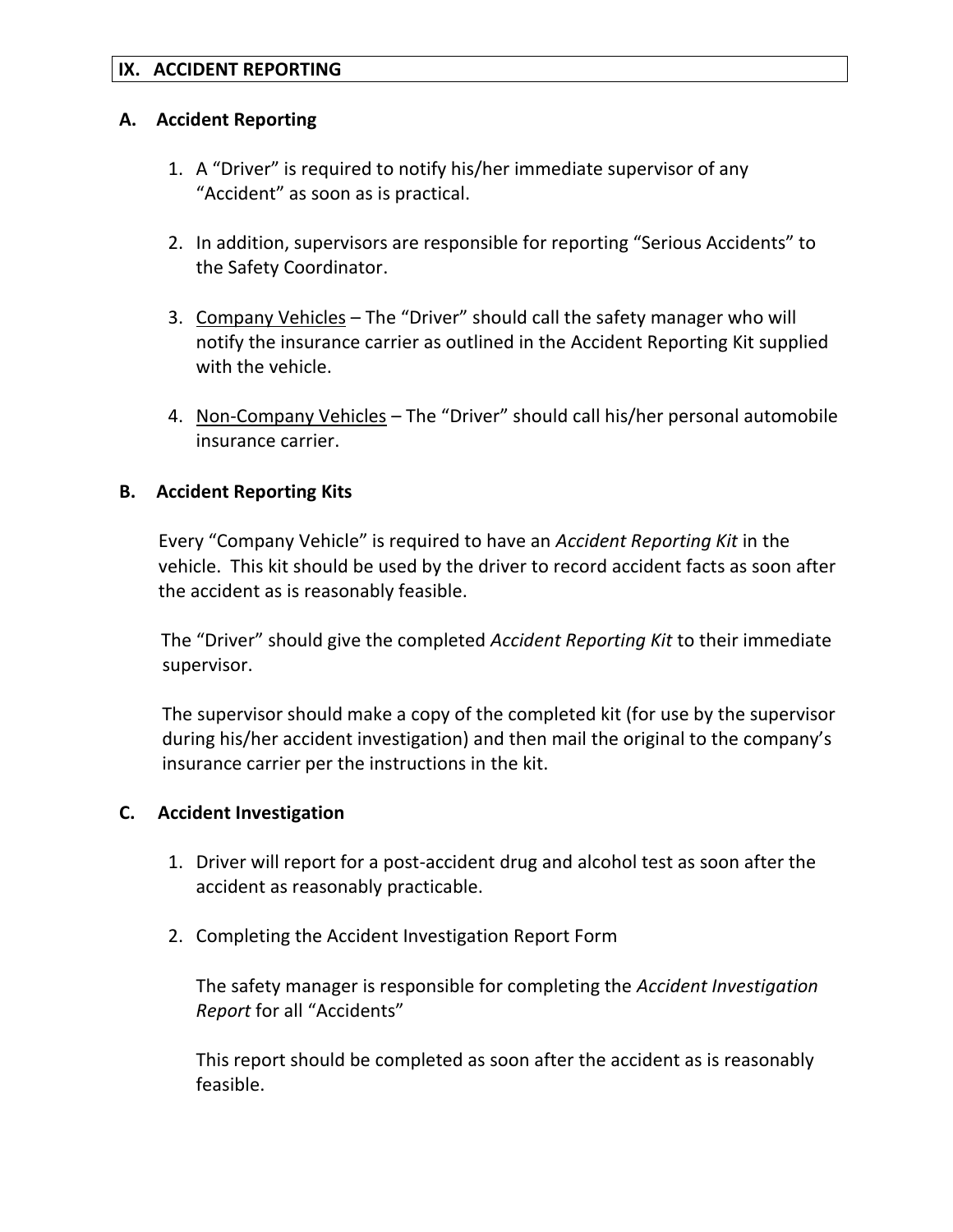To complete the report, the safety manager should:

- a) Obtain a copy of the police report, if available;
- b) Review the completed Accident Reporting Kit obtained from the "Driver" and
- c) Interview the "Driver"

#### **X. TRAINING**

- **A.** Periodic safe driver training will be held by company.
- **B.** All employees on probation are required to attend a defensive driver training class at their own expense.

#### **XI. SAFETY REGULATIONS**

#### **A. Vehicle Safety Belts**

The "Driver" and ALL Occupants are required to wear safety belts when operating or riding in a Motor Vehicle". The "Driver" is responsible to ensure all passengers are wearing their safety belts.

#### **B. Impaired Driving**

A "Driver" may not operate a "Motor Vehicle" at any time, when his/her ability is impaired, affected or influenced by alcohol, illegal drugs, medication, illness, fatigue or injury.

#### **C. Traffic Laws**

All "Drivers" are required to abide by all federal, state and local motor vehicle regulations, laws and ordinances.

#### **D. Vehicle Condition**

Each "Driver" is responsible for ensuring that the "Motor Vehicle" is maintained in safe driving condition. At least daily, a walk-around safety inspection by the "Driver" is required.

#### **E. Headlights on Requirement**

"Drivers" are required to drive with vehicle headlights on at all times.